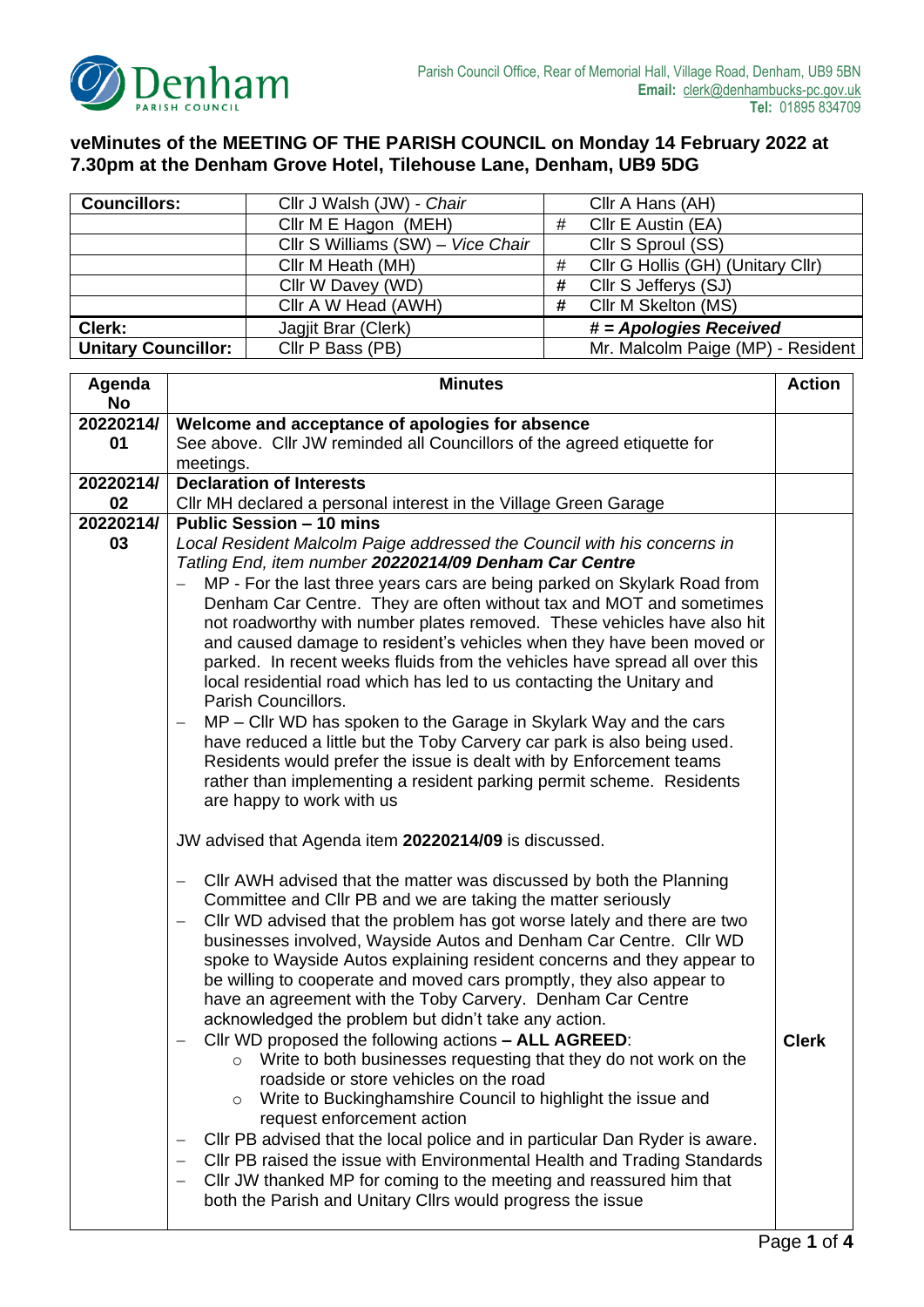

|           | <b>ACTION</b> – Clerk to check progress of Cllr GH and keep the item on the                                                                   |              |  |
|-----------|-----------------------------------------------------------------------------------------------------------------------------------------------|--------------|--|
|           | Planning Agenda                                                                                                                               |              |  |
| 20220214/ | <b>Approval of Minutes &amp; Committee Feedback</b>                                                                                           |              |  |
| 04        | 1. Parish Council Part I And II - 17 January 2022                                                                                             |              |  |
|           | Proposed by Cllr JW, seconded by Cllr AH - AGREED<br>2. Communities Committee 24 January 2022                                                 |              |  |
|           | Proposed by Cllr MEH, seconded by Cllr SW - AGREED                                                                                            |              |  |
|           | 3. Resources Committee 24 January 2022                                                                                                        |              |  |
|           | Proposed by Cllr MEH, seconded by Cllr JW - AGREED                                                                                            |              |  |
|           | 4. Planning Committee 1 February 2022                                                                                                         |              |  |
|           | Proposed by Cllr AWH, seconded by Cllr MH - AGREED<br>5. Services Committee 7 February 2022                                                   |              |  |
|           | Proposed by Cllr SW, seconded by Cllr JW - AGREED                                                                                             |              |  |
|           |                                                                                                                                               |              |  |
|           | <b>Full Council</b>                                                                                                                           |              |  |
|           | CIIr JW asked whether condolences had been sent to Rosemary Temple,                                                                           |              |  |
|           | CIIr SW conformed that CIIr MS has been in contact<br>Cllr JW asked Cllr PB whether there had been progress on the ward                       |              |  |
|           | boundaries? Cllr PB advised that the boundaries will be approximately 8k                                                                      |              |  |
|           | residents give or take 10%. The deadline for comments will be April 2022                                                                      |              |  |
|           | with the Councillors reducing from 147 to 98. The elections for Parish and                                                                    |              |  |
|           | Unitary will be offset.                                                                                                                       |              |  |
|           | Planning                                                                                                                                      |              |  |
|           | CIIr AWH advised that Kingcup Farm and Bucks Golf Course Planning<br>Applications have been called in to the South Bucks Planning Committee   |              |  |
|           | Communities                                                                                                                                   |              |  |
|           | CIIr MH advised that there will be new funding available for community                                                                        |              |  |
|           | activities available soon from HS2, Clerk to <b>ACTION</b> as per funding policy                                                              |              |  |
|           | CIIr MH requested that The Parish Newsletter is circulated to all<br>$\overline{\phantom{m}}$                                                 |              |  |
|           | Councillors before print and distribution, Clerk to ACTION                                                                                    | <b>Clerk</b> |  |
|           |                                                                                                                                               |              |  |
| 20220214/ | <b>Report from Cllr Paul Bass - Unitary Councillor</b>                                                                                        |              |  |
| 05        | Kingcup Farm has been referred to the Enforcement Team                                                                                        |              |  |
|           | Illegal recycling centre on Field Road has now been stopped, previous<br>issues also included the burning of waste and tyres                  |              |  |
|           | The bridleway in Tatling End by the landfill site has been re-opened<br>$\qquad \qquad -$                                                     |              |  |
|           | Pinstone Way is scheduled for re-surfacing this week, weather permitting                                                                      |              |  |
| 20220214/ | <b>Highways Issues</b>                                                                                                                        |              |  |
| 06        | CIIr JW summarised the list of current works required, the Clerk is following up                                                              | <b>Clerk</b> |  |
|           | with a meeting with the new Local Area Technician Alison Poland                                                                               |              |  |
| 20220214/ | <b>Chairman's Report</b>                                                                                                                      |              |  |
| 07        | 1. Scout Hut                                                                                                                                  |              |  |
|           | We are awaiting the outcome of the Devolution Board meeting at the end                                                                        |              |  |
|           | of February after which we will have some indicator of potential progress.<br>We are continuing to push the item with Buckinghamshire Council |              |  |
|           |                                                                                                                                               |              |  |
|           | 2. Village Green Garage                                                                                                                       |              |  |
|           | IBB Response noted and quotes to now be requested from suitable                                                                               |              |  |
|           | contractors                                                                                                                                   | <b>Clerk</b> |  |
|           | <b>Project Phoenix</b><br>3.                                                                                                                  |              |  |
|           |                                                                                                                                               |              |  |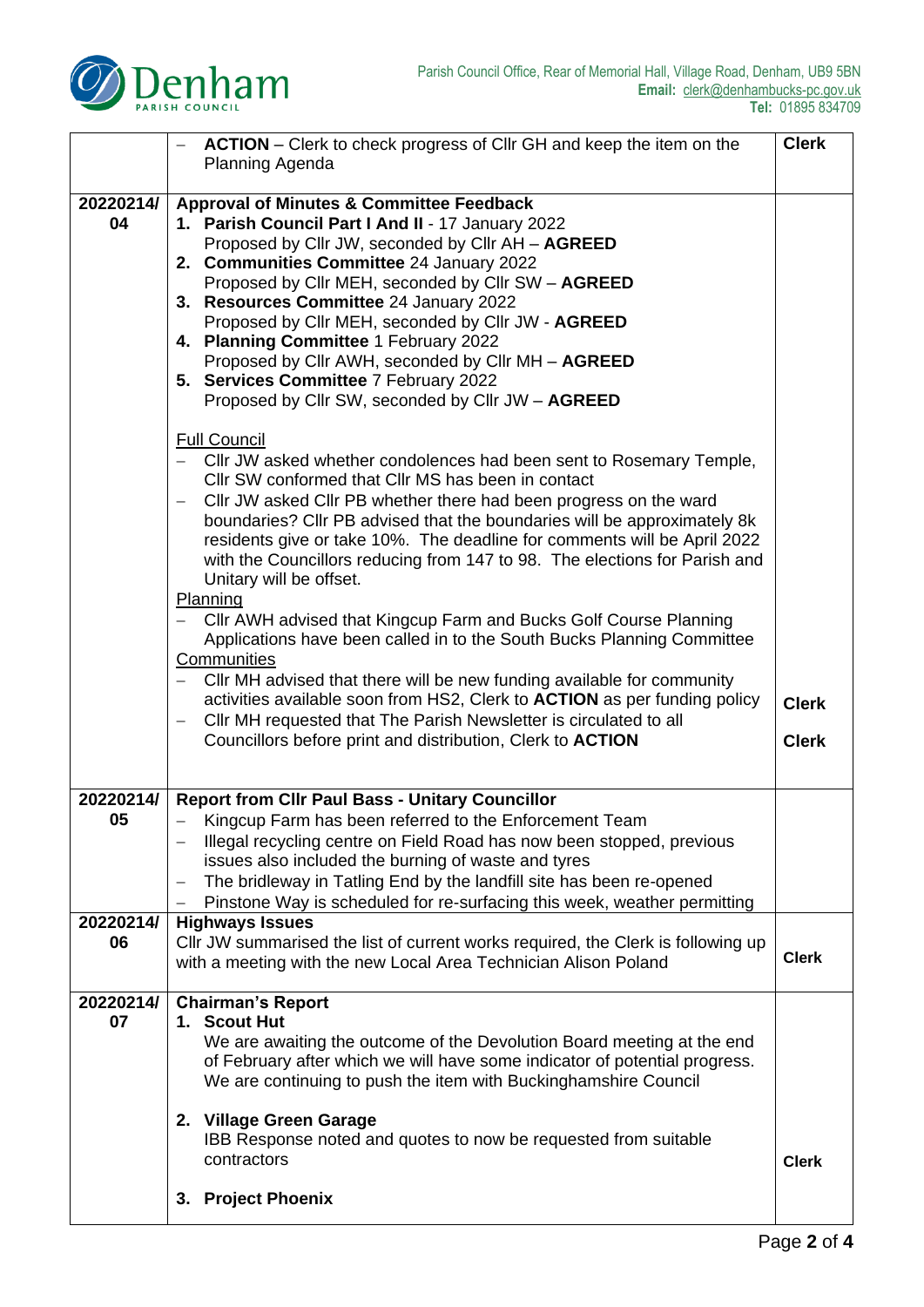

|                 | It has been suggested that we meet with the Community Board members<br>to try to get some movement                                                                                                                                                                                                                                                                                                                                                                                                                                   |              |  |  |
|-----------------|--------------------------------------------------------------------------------------------------------------------------------------------------------------------------------------------------------------------------------------------------------------------------------------------------------------------------------------------------------------------------------------------------------------------------------------------------------------------------------------------------------------------------------------|--------------|--|--|
|                 | 4. S106<br>CIIr GH has chased and advised of a consultation with residents is the<br>next step. Cllr MEH advised that in the meantime can we request that the<br>bollards outside the shops on Oxford Rd are at least made safe.                                                                                                                                                                                                                                                                                                     |              |  |  |
|                 | 5. Articles for In & Around<br>CIIr MH suggested advising residents to walk facing oncoming traffic<br><b>Clerk</b>                                                                                                                                                                                                                                                                                                                                                                                                                  |              |  |  |
| 20220214/<br>08 | Annual Parish Meeting - Wednesday 27 April 2022<br>Cllr JW advised that Joy Morrissey MP is not available, speakers Cllr<br>Santokh Chokkar has confirmed that he will speak about the Community<br>Boards alongside the Dementia professional Christine Waters<br>CIIr JW, CIIr MEH and CIIr SW are progressing with a video to highlight<br>$\overline{\phantom{0}}$<br>the Parish achievements over the last two years. In addition storyboards<br>will be placed around the room to help questions and answers with<br>residents |              |  |  |
| 20220214/<br>09 | <b>Denham Car Centre</b><br>See item 20220214/03                                                                                                                                                                                                                                                                                                                                                                                                                                                                                     |              |  |  |
| 20220214/<br>10 | Operation London Bridge - Approval of quotes for flagpole installation:<br>1. Flagmakers - £1,488.65 + VAT                                                                                                                                                                                                                                                                                                                                                                                                                           |              |  |  |
|                 | 2. Flags & Flagpoles - £1,298.40 + VAT                                                                                                                                                                                                                                                                                                                                                                                                                                                                                               |              |  |  |
|                 | 3. Harrisons - £1,776 + VAT<br>It was AGREED by all to proceed with Harrisons as they had delivered some<br>very notable projects nationally                                                                                                                                                                                                                                                                                                                                                                                         | <b>Clerk</b> |  |  |
| 20220214/<br>11 | <b>Cricketfield Bungalow</b><br>Contract Renewal was AGREED at the suggested market rate, Clerk to                                                                                                                                                                                                                                                                                                                                                                                                                                   | <b>Clerk</b> |  |  |
|                 | progress.<br><b>Clerk</b><br><b>ACTION</b> – Clerk to follow up on the skip and the roller                                                                                                                                                                                                                                                                                                                                                                                                                                           |              |  |  |
|                 |                                                                                                                                                                                                                                                                                                                                                                                                                                                                                                                                      |              |  |  |
| 20220214/       | <b>Financial Matters and Reports</b>                                                                                                                                                                                                                                                                                                                                                                                                                                                                                                 |              |  |  |
| 12              | 1. Flagstone Update<br>Clerk advised that the application is progressing and Full Council will be<br>consulted before the selection of any banks for investment                                                                                                                                                                                                                                                                                                                                                                      |              |  |  |
|                 | 2. New Finance Procedure for implementation in April 2022 – Clerk<br>CIIr AH advised that he has reviewed the process along with the office<br>team and summarised the new process as follows:<br>Full Council to approve all expenditure over £5k and general<br>expenditure<br>$-$ Committees to approve expenditure up to £5 $k$<br>- Committee Chair and Clerk can approve expenditure up to £500 in<br>an urgent/emergency circumstance                                                                                         |              |  |  |
|                 | 3. Additional Hours for Susan to help with office tidy up and filing<br>backlog @ £12.50 per hour - ALL AGREED                                                                                                                                                                                                                                                                                                                                                                                                                       |              |  |  |
|                 | 4. Bank Balances of Barclays Current Account - ALL AGREED                                                                                                                                                                                                                                                                                                                                                                                                                                                                            |              |  |  |